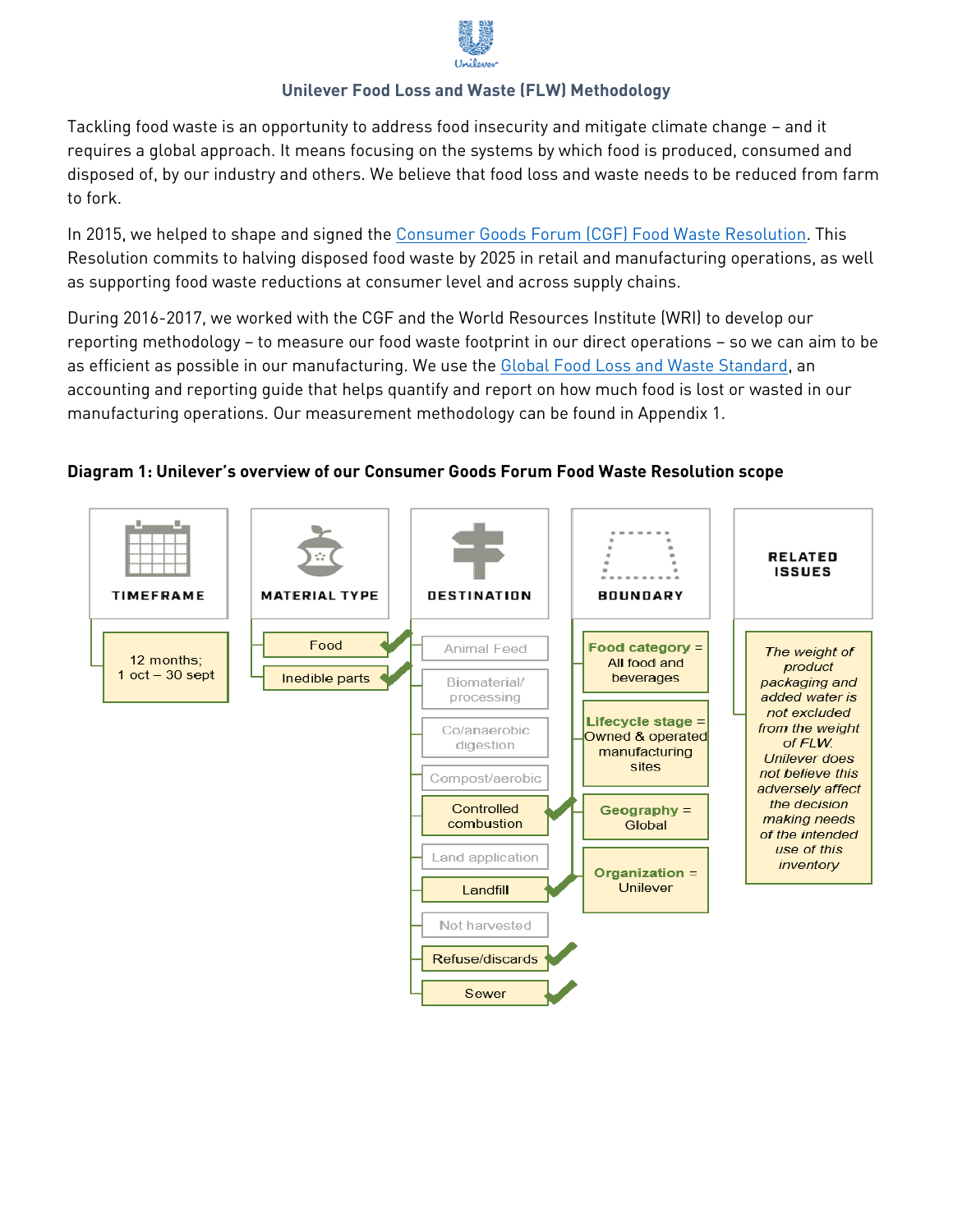

## **Appendix 1 – Unilever's FLW Standard requirements.**

The table below provides a summary of the eight reporting and accounting requirements contained in the Food Loss and Waste Standard.

*FLW STANDARD* **REQUIREMENTS (see [www.FLWProtocol.org](http://www.flwprotocol.org/) for details and guidance)**

1. **Base FLW accounting and reporting on the principles of relevance, completeness, consistency, transparency, and accuracy**

- **Relevance:** Unilever already report disposed manufacturing waste for the Unilever group which includes both food and non-food sites. Reporting food waste separately and additionally will show food specific opportunity areas for waste reduction initiatives.
- **Completeness:** All Unilever owned and operated factories which manufacture Unilever branded food and beverage products are included.
- **Consistency**: The same measurement methodology will be used each year.
- **Transparency**: The measurement methodology will be publically available.
- **Accuracy**: The main dataset used is independently assured as accurate by an external auditor.

#### 2. **Account for and report the physical amount of FLW expressed as weight**

Food waste reported in tonnes

### 3. **Define and report on the scope of the FLW inventory**

- **Timeframe:** Baseline 1 October 2015 30 September 2016.
- **Material type**: Food and associated inedible parts.
- **Destination**: Controlled combustion (without energy recovery), landfill, refuse/discards, sewer.
- **Boundary**:
	- o *Food category*: All food and beverage products sold (Unilever 'Foods' and 'Refreshment' categories)
	- o *Lifecycle stage*: Unilever owned and operated manufacturing sites producing Unilever brands.
	- o *Geography*: Global
	- o *Organization*: Unilever owned and operated manufacturing sites producing Unilever brands.
- **Related issues**: The weight of product packaging and water added is not excluded from the weight of FLW. Unilever does not believe this adversely affects the decision-making needs of the intended user of this inventory.

# 4. **Describe the quantification method(s) used. If existing studies or data are used, identfy the source and scope**

### **Sources and scope of data used:**

**Solid waste:** All Unilever owned and operated manufacturing sites report their waste volumes monthly and annually into the central Environmental Performance Reporting (EPR) system. Primary waste data is typically from weighbridge tickets or invoices from waste providers. The disposed waste data is used to report the disposed waste metric in the Unilever Sustainable Living Plan, and this metric is independently assured by an external auditor.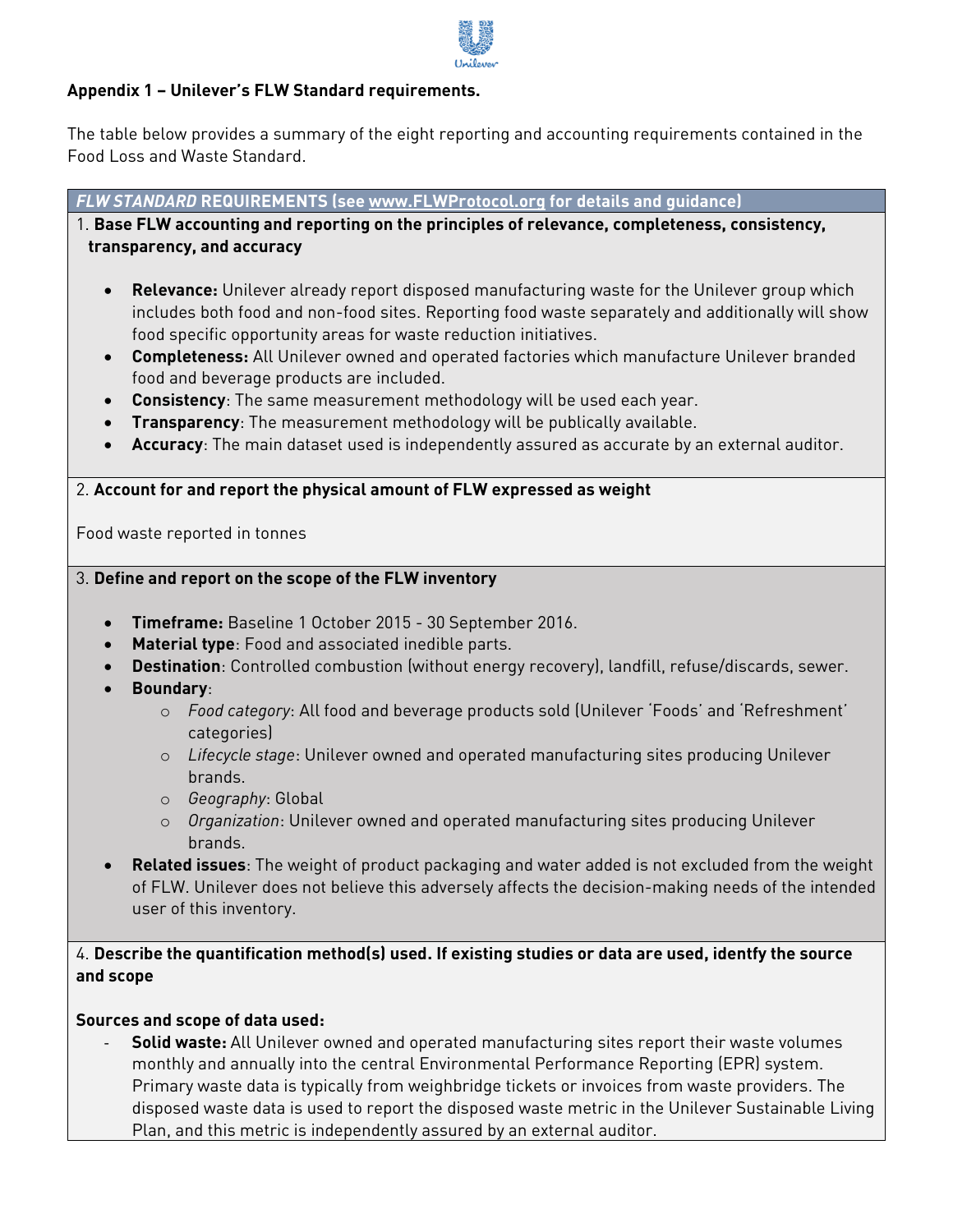

- **Effluent/plant sludge to sewer:** All Unilever owned and operated manufacturing sites report the Chemical Oxygen Demand (COD) of effluent directly discharged from site. COD from direct discharge will be used to calculate and report food waste to the 'sewer' destination. This will come from the COD dataset used to report the COD metric in the Unilever Sustainable Living Plan. This metric is independently assured by an external auditor.

#### **Food waste calculations:**

- **Context:** Waste is reported into 36 waste categories, not all of which will contain food waste. Only the seven waste types that may include food waste are included. These are 'effluent', 'effluent treatment plant sludge', 'fat trap sludge', 'general mixed waste', 'waste raw materials & work in progress', 'waste finished product' and 'food waste'. Please note, there is a waste type category Unilever has historically called 'food waste' in our EPR system. However, this should not be confused with the total disposed food waste we are quantifying and reporting in support of the CGF Food Waste Resolution.

Waste is classified as hazardous or non-hazardous according to local legislation. Both hazardous and non-hazardous waste is included in this reporting. Materials that are not a food (such as packaging, glass and wood) and non-food products (such as homecare and personal care products) are excluded.

#### - **Calculations by waste type:**

For the two waste type categories that only apply to food production sites (i.e., 'food waste' and 'fat trap sludge'), the whole volume will be counted.

For the five waste type categories from 'mixed category' sites where both food and non-food products are made (i.e., 'general mixed waste', 'effluent', 'effluent treatment plant sludge', 'waste raw materials & work in progress', and 'waste finished product') the FLW and COD volume will be allocated according to the ratio of production between food and non-food products.

For 'effluent' and 'effluent treatment plant sludge' reported as mass in tonnes, we include the whole volume. We are not applying further calculations to remove the water content in the effluent and sludge. This is because we do not have robust data on the water content in our waste.

For the three waste type categories in which packaging waste and other non-food materials could be found (i.e., 'general mixed waste', 'waste raw materials & work in progress' and 'waste finished product'), we are not applying further calculations to subtract the weight of these additional materials from the weight of the food waste. This is because we do not have robust data on the percentages of packaging or other non-food materials in our waste. We would prefer to over report our food waste, rather than under-report due to incorrect assumptions.

5. **If sampling and scaling of data are undertaken, describe the approach and calculation used, as well as the period of time over which sample data are collected (including starting and ending dates)**

Not applicable